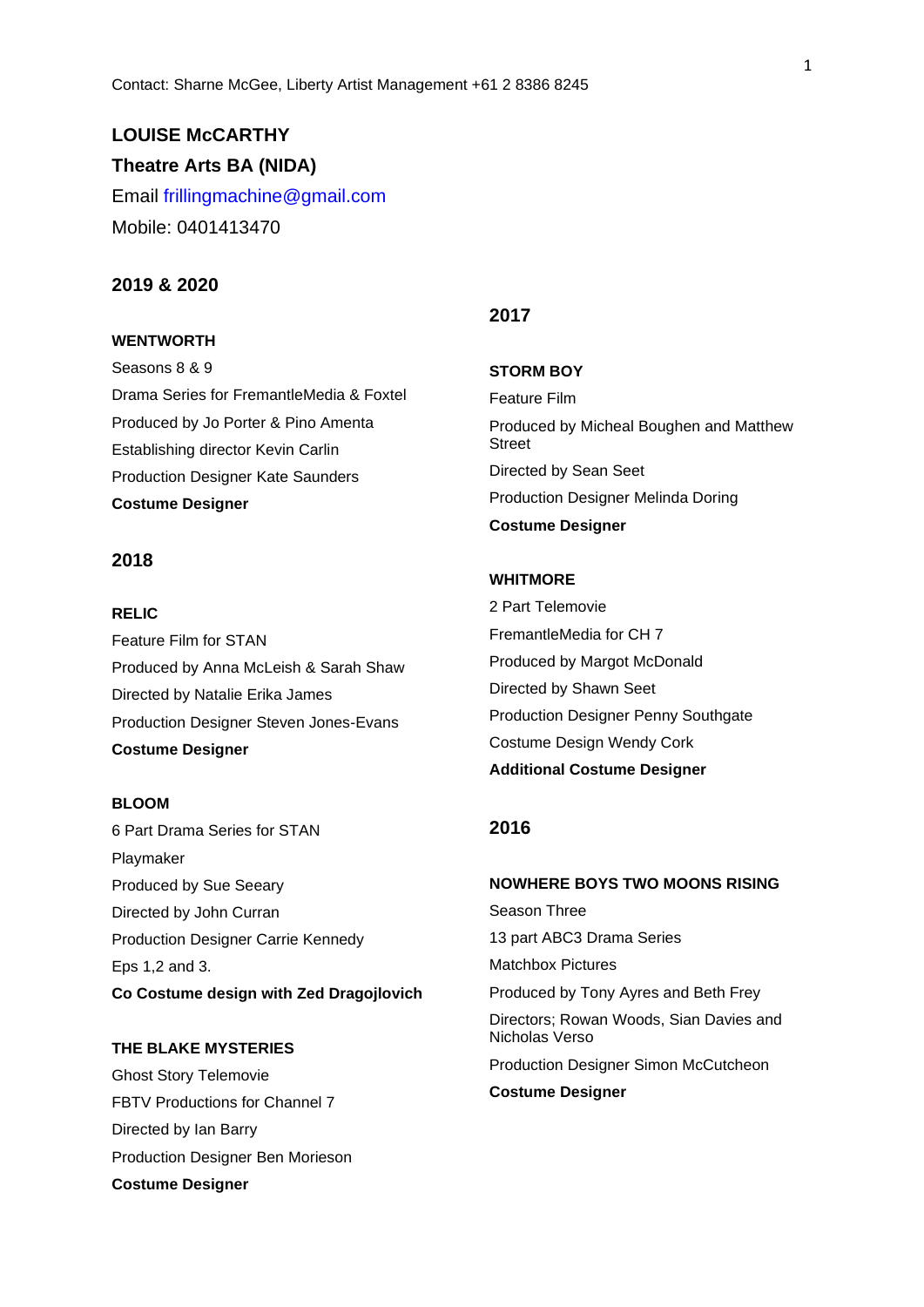## **THE DOCTOR BLAKE MYSTERIES**

Season Five 8 Part Drama Series Produced by George Adams and Tony Wright December Films and ABC TV Directors; Ian Barry, Fiona Banks, Daina Reis and Alister Greirson Production Designer Carrie Kennedy

**Costume Designer**

### **2015**

#### **THE DOCTOR BLAKE MYSTERIES**

Season Four

8 part Drama Series

Produced by George Adams

December Films and ABC TV

Directors; Declan Eames, Fiona Banks, John Hartley, Ian Barry

Production Designer Carrie Kennedy

**Costume Designer**

## **2014**

#### **THE DOCTOR BLAKE MYSTERIES**

Season Three

8 part Drama Series

Produced by George Adams

December Films and ABC TV

Directors; Pino Amento, Fiona Banks, Karl Zwicky and Declan Eames

Production Designer Carrie Kennedy

**Costume Designer**

## **2013**

#### **THE DOCTOR BLAKE MYSTERIES**

Season Two 10 part drama series Produced by George Adams December Films and ABC TV Directors; Declan Eames, Lee Rodgers, Pino Amento and Ian Barry Production Designer Carrie Kennedy

**Costume Designer**

#### **NO WHERE BOYS**

Season One 13 part ABC 3 Drama Series

Matchbox Pictures

Produced by Tony Ayers and Beth Frey

Directors; Daina Reid, Peter Carstairs, Craig Irvin and Alistair Grierson

Production Designer Jo Briscoe

**Costume Designer**

## **2012**

#### **THE DOCTOR BLAKE MYSTERIES**

10 part drama series December Films and ABC TV Produced by George Adams and Tony Wright Directors; Andrew Prowse, Declan Eames and Ian Barry Production Designer Carrie Kennedy **Costume Designer**

## **JAMES CAMERON'S DEEP SEA CHALLENGE**

3 D Documentary National Geographic Entertainment USA EP James Cameron Australian Producer Brett Popplewell Directed by Ray Quint Production Designer Otello Stolfo **Costume Designer**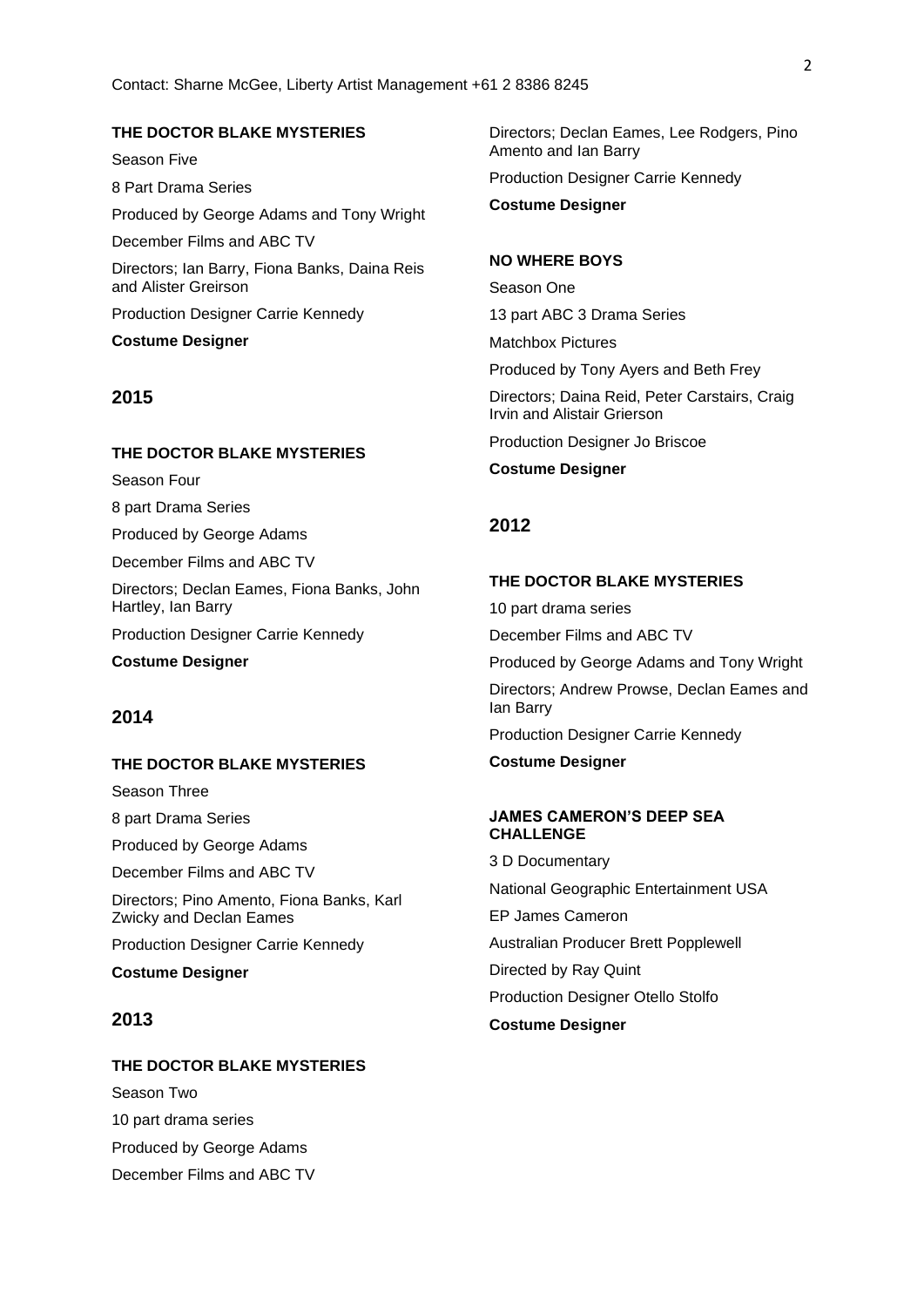## **2011**

#### **THE LAST DANCE**

Feature film Produced by Anthony Ginnane Directed by David Pulbrook Production Designer Les Binns **Costume Designer**

#### **AUSTRALIA ON TRIAL**

3 Part Documentary Drama Produced by George Adams and Tony Wright Directors; Lisa Matthews, Malcolm McDonald and Ana Kokinos Production Designer Paul Heath **Costume Designer**

# **2010**

**OFFSPRING** 13 Part Drama Series Channel 10 and Southern Star Produced by John Edwards, Imogen Banks and Ross Allsop Directed by Kate Dennis Production Designer; Penny Southgate **Costume Designer Series One**

## **2009**

# **DEAD GORGEOUS** 13 Part Children's TV Series Burberry Productions with Coolabbi BBC & ABC Produced by Margot McDonald and Ewan **Burnett**

Directed by Stephen Johnson & Wayne Blair Production Designer Peta Lawson

**Costume Designer**

## **2008**

**BLESSED** Feature Film Produced by Al Clark Directed by Ana Kokinos Production Designer Simon McCutcheon **Costume Designer**

#### **2006**

#### **KICK**

13 Part Drama Series SBS Independent Directed by Esben Storm Produced by Esben Storm and Adam Bowen Production Designer Jo Ford **Costume Designer**

## **2002**

**THE FOREST** Short Feature Written and Directed by Jo Kennedy Production Designer Chris Kennedy **Costume Designer**

## **2001**

**SHORT CUTS** Children's TV Series Burberry Productions Produced by Margot McDonald and Ewan **Burnett** Production Designer: Dan Potra **Costume Designer**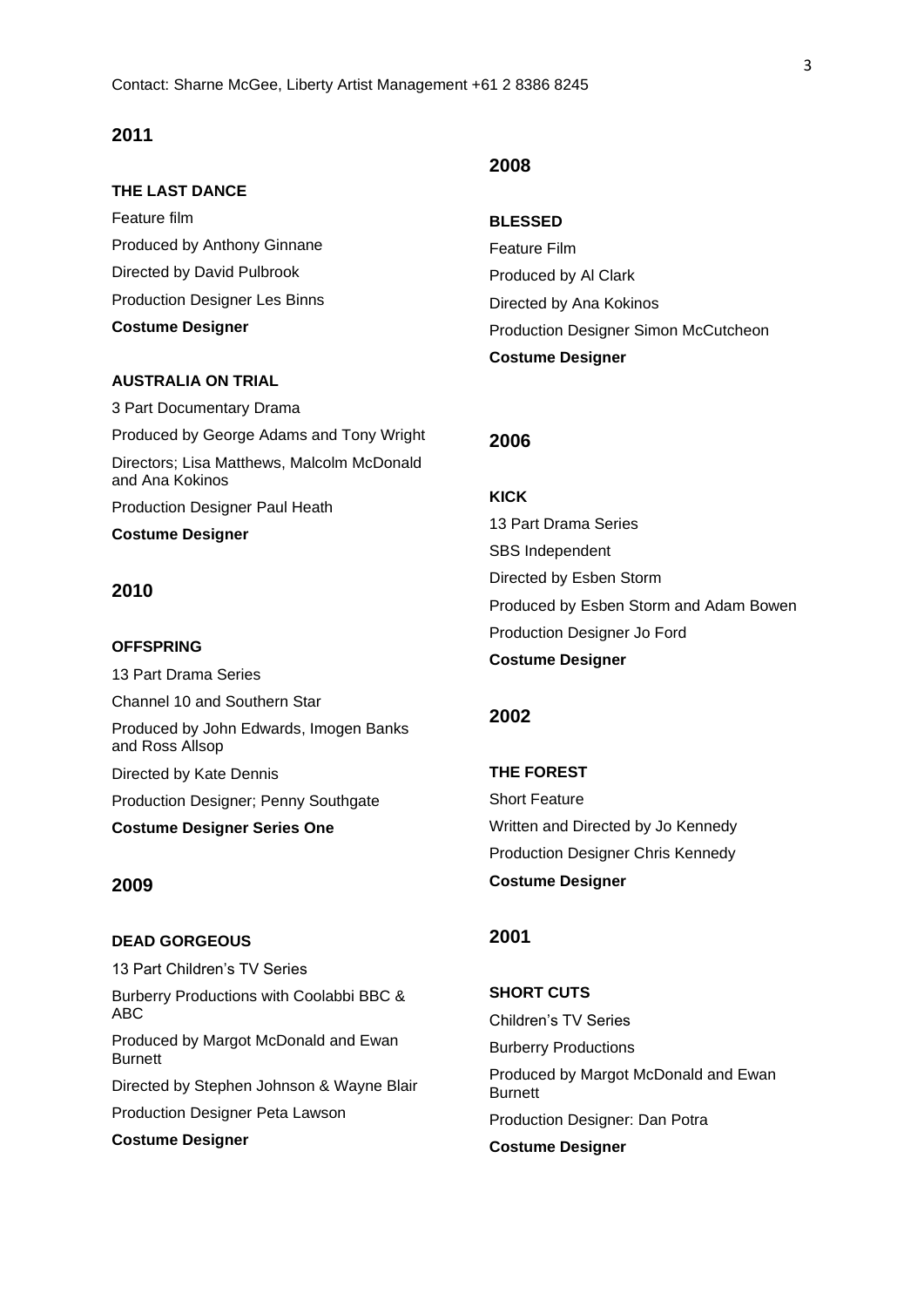## **1999**

#### **SERENADES**

Feature Film Written & directed by Mojgan Khadem Produced by Sandra Levy Production Designer Colin Gibson **Costume Designer**

#### **POZIERES**

Documentary Drama Written and Directed by Wain Fimeri Produced by Lynda House Production Designer Chris Kennedy **Costume Designer**

## **LOST**

Short Film Written & directed by Jo Kennedy. Production Designer Chris Kennedy **Costume Designer**

**HARRY'S WAR** Short Film Written & directed by Richard Frankland Production Designer: Margaret Eastgate **Costume Designer**

## **1998**

**THE ORDER** Short Film Written & directed by Aden Young Production Designer: Lisa Thompson **Costume Designer**

**QUEEN KAT, CARMEL AND ST JUDE**

Four part drama series ABC TV Directed by Moira Moss Production Designer: Tracy Watt **Costume Designer**

## **1997**

**RAW FM** 13 part drama series ABC TV Produced by Bob Weiss Production Designer: Steven Crosby **Costume Designer 1995**

# **ROAD TO NHILL**

Feature Film Written by Alison Tilson Produced by Sue Maslin Directed by Sue Brooks Production Designer: Georgina Campbell **Costume Designer**

## **LIFE**

Feature Film Directed by Lawrence Johnston Production Designer: Sarah Stollman **Costume Designer**